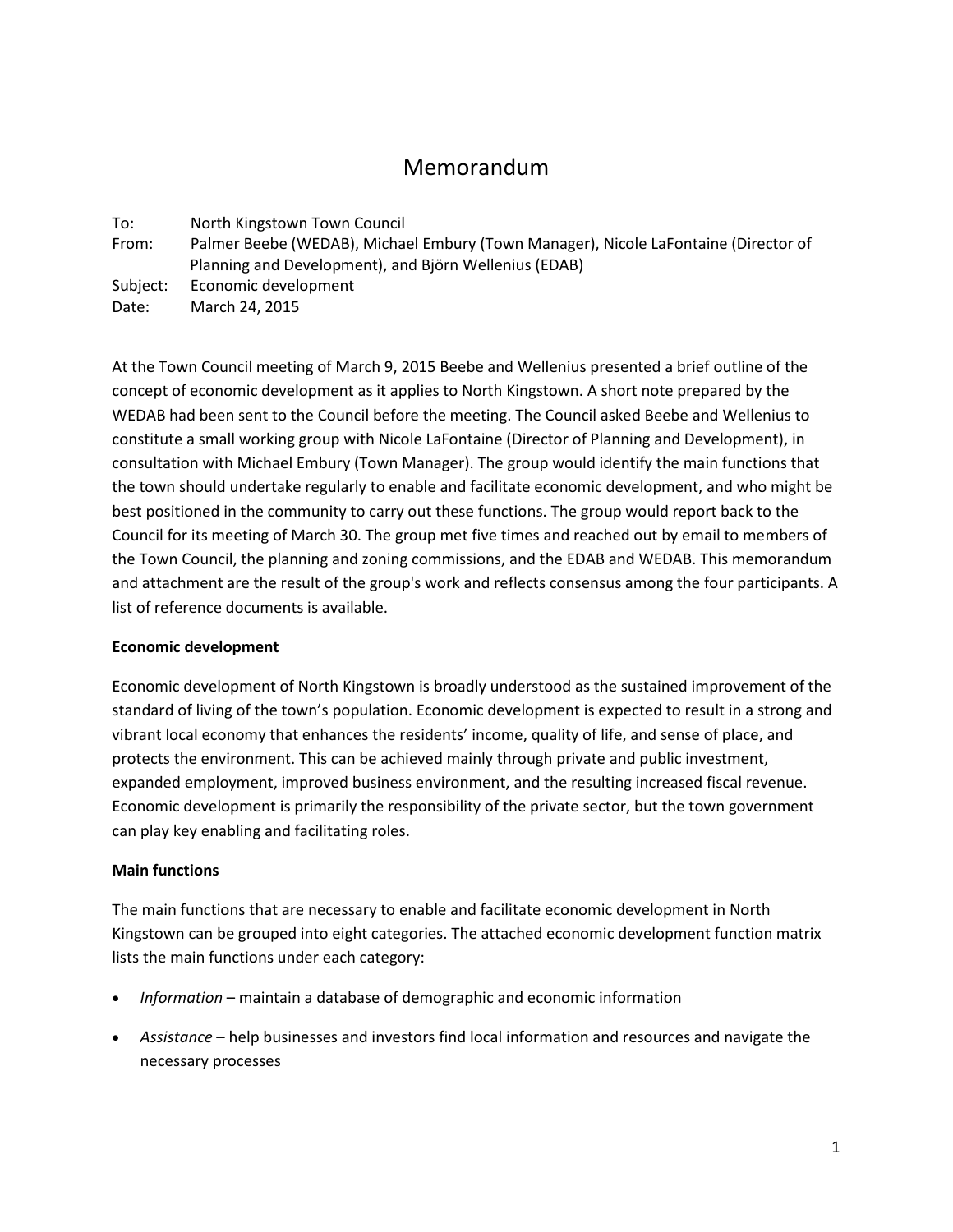- *Promotion* market North Kingstown as a place to do business, visit, and live in, with emphasis on attracting investment
- *Regulations* maintain a continuous effort to update and simplify the town's code of ordinances
- *Regulatory process* develop clear, predictable, and cost-effective processes to apply the town government's code of ordinances
- *Incentives* provide fiscal and other support if needed to encourage economic development in priority directions
- *Planning and monitoring* develop and maintain the town's economic development program and plans, and monitor progress
- *Outreach* maintain strong relations with the business community, government agencies, the media, and the public at large

## **Responsibilities**

The functions needed to enable and facilitate economic development in North Kingstown can be performed by the town government itself, non-governmental organizations (NGO), and others. The town government would coordinate all participants.

The attached matrix proposes how primary and support responsibilities for each economic development function could be allocated among these categories of entities. While most functions would involve two or more categories of entities, and the town government would participate in some capacity in most functions, primary responsibilities would be distributed roughly as follows:

- *Town government* information, regulation, incentives, planning, outreach
- *Non-governmental organizations* assistance, promotion
- *Others*  assistance

The matrix also suggests roles of the EDAB (including WEDAB) in this context. The EDAB could primarily monitor economic development progress overall and advise on regulation, incentives, planning, and outreach.

The town government could develop long-term relationships with selected NGOs to lead or support economic development functions for which they may be particularly well suited. NGOs are organizations that are neither part of the government nor conventional for-profit businesses. Examples include the North Kingstown Chamber of Commerce, business incubators (e.g. Hope & Main, Betaspring), collaborative working spaces (e.g. The Hive, WorkDigz), and vocational and training schools.

The town government could also resort to other entities to carry out specific tasks as and when needed. Other entities include, for example, business schools and other academia, engineering and architectural firms, realtors, banks, and individual experts and consultants.